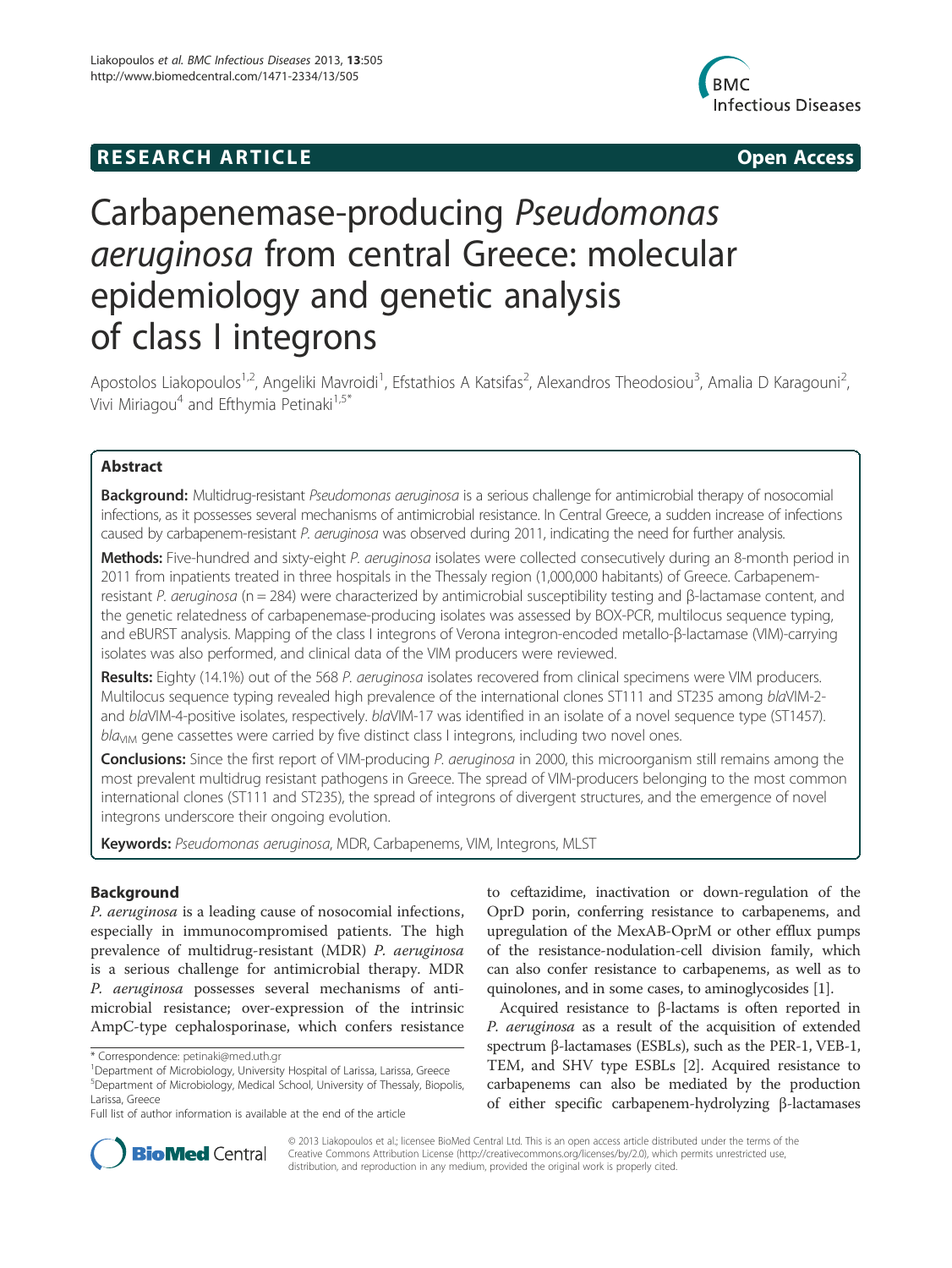(carbapenemases), such as the metallo-β-lactamases (MBLs), including the Verona integron-encoded βlactamase (VIM) and imipenemase (IMP), or by Klebsiella pneumoniae carbapenemase (KPC) enzymes and GES/ IBC-like enzymes [3-5]. MBLs hydrolyze almost all clinically-available β-lactams except monobactams, and the respective bla genes are often carried on transferable structures, known as integrons [4]. Nosocomial outbreaks caused by MBL-producing P. aeruginosa have been reported in several countries worldwide [6-10]. Implementation of multilocus sequence typing (MLST) has facilitated the elucidation of the global epidemiology and evolution of these multidrug-resistant pathogens [11-14].

In the prefecture of Thessaly (Central Greece), the rate of isolation of carbapenem-resistant P. aeruginosa was around 33% during the period 2007–2010, but a sudden increase to 50% was observed in 2011 (E. Petinaki, unpublished data). For this reason, the molecular epidemiology of carbapenemase-producing P. aeruginosa isolated from Thessaly was investigated. The genetic context of the  $bla<sub>VIM</sub>$  genes was also studied.

## Methods

## Bacterial isolates and antimicrobial susceptibility testing

Five-hundred and sixty-eight P. aeruginosa isolates were collected from March to October 2011 from the same number of inpatients treated at three hospitals in Thessaly, Greece. Three hundred and fifty isolates were recovered from the University Hospital of Larissa (UHL), a 600-bed tertiary care hospital, while the remaining isolates were collected from the general hospitals of Volos and Trikala. Species identification and antimicrobial susceptibility testing were performed using the Vitek-2 automated system (BioMerieux Inc., Marcy l′ Etoile, France), according to the interpretive criteria of the Clinical and Laboratory Standards Institute [15]. MDR P. aeruginosa are generally defined as *P. aeruginosa* resistant to imipenem, ciprofloxacin, and amikacin (minimum inhibitory concentrations (MICs) of ≥16 mg/L, ≥4 mg/L, and ≥64 mg/L, respectively). ESBL production was tested using the double disk synergy test. Briefly, disks of ceftazidime, cefotaxime, aztreonam, and cefepime (30 μg each) were placed at a distance of 20 mm (center to center) from a disk containing amoxicillin (AMC, 20 μg) and clavulanic acid (CLA, 10 μg) on Mueller Hinton agar plates [2]. Phenotypic screening for carbapenemase production was performed by the modified Hodge-test with a meropenem disk, and by the imipenem-EDTA double-disk synergy test on Mueller Hinton agar plates [5].

## Detection of β-lactamase genes

DNA was extracted from the carbapenem-resistant P. aeruginosa using a Quick-gDNA MiniPrep kit (Zymo Research, Murphy, USA). bla genes were detected by

polymerase chain reaction (PCR), using specific primers for genes encoding MBLs (bla<sub>VIM</sub>, bla<sub>IMP</sub>, bla<sub>GIM</sub>,  $bla_{\text{NDM}}$ ,  $bla_{\text{SPM}}$ ,  $bla_{\text{SIM}}$ ), KPC ( $bla_{\text{KPC}}$ ), ESBLs ( $bla_{\text{PER}}$ ,  $bla<sub>VEB</sub>, bla<sub>SHV</sub>, bla<sub>TEM</sub>, bla<sub>CTX-M</sub>, bla<sub>GES</sub>),$  and OXA type β-lactamases (bla<sub>OXA-40</sub>, bla<sub>OXA-48</sub>, bla<sub>OXA-50</sub>), as described previously [2,4,16]. The PCR products obtained from the VIM-positive isolates  $(n = 80)$  were sequenced on both DNA strands using an ABI3730 DNA sequencer (Applied Biosystems, Warrington, United Kingdom). Nucleotide and deduced protein sequences were identified by comparing the sequences with the database developed by Jacoby and Bush (http://www.lahey.org/Studies).

## Molecular typing of isolates

Molecular typing was performed by BOX-PCR, as described previously [17] for carbapenemase-producing P. aeruginosa. MLST was performed for 55 representative of the aforementioned isolates, including all isolates of the major BOX-patterns and one isolate from each of the remaining BOX-patterns, as described previously [14]. Sequences were obtained from both DNA strands, and allelic profiles were determined and assigned to sequence types (STs). Novel alleles and STs were submitted to the P. aeruginosa MLST website (http://pubmlst.org/ paeruginosa/). Non-overlapping groups of related STs were identified using eBURST, with the default setting for the definition of groups (http://eburst.mlst.net) [18].

## PCR mapping of class I integrons

Combinations of specific primers for the conserved segments (5′CS and 3′CS) of class I integrons together with the  $bla<sub>VIM</sub>$  primers were used for PCR mapping of class I integrons, as described previously [19]. Both DNA strands of the PCR products were sequenced using additional primers specific for the  $bla_{\text{PSE-1}}$ ,  $bla_{\text{OXA-10}}$ , arr-7, aacA4, aacA7, smr-2, and dfrb genes [19,20], using an ABI3730 DNA sequencer (Applied Biosystems).

#### Collection of clinical data

The medical records of patients infected with or colonized by carbapenemase-producing P. aeruginosa were reviewed retrospectively. Prior to obtaining the clinical information for the patients, approval was received from the Ethics Committee of the UHL, which is represented by the Infection Control Committee (permission number 1234). The patients were assumed to have acquired MDR P. aeruginosa prior to hospitalization when the microbe was isolated within 48 h of admission, while colonization with MDR P. aeruginosa was defined by the absence of relevant symptoms. Clinical information included age, duration of hospitalization, previous hospitalization history (history of transfer from another hospital, hospitalized departments, and wards), underlying diseases, clinical outcome, medical care exposures, and antimicrobial therapy.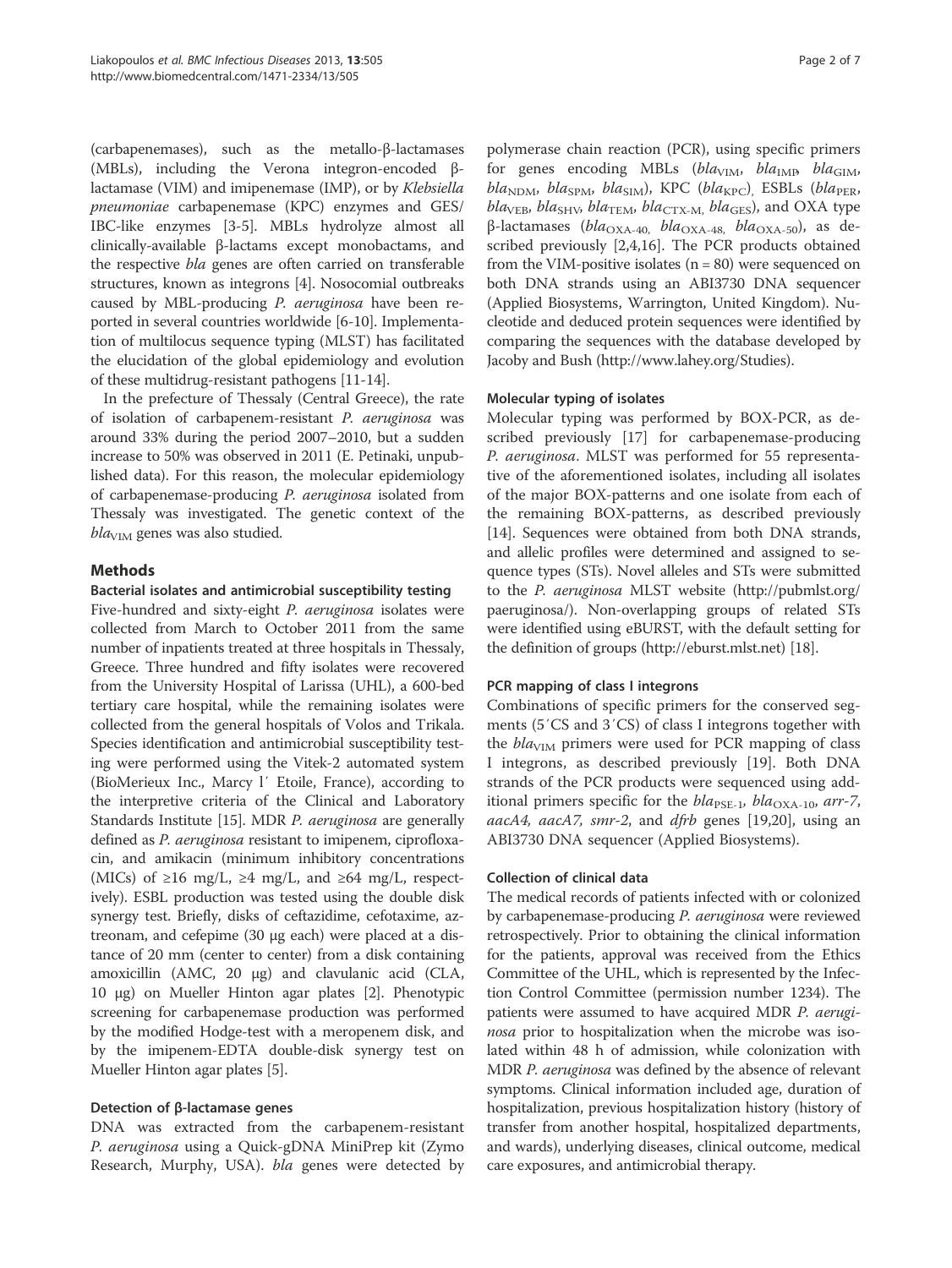#### Results and discussion

Of the 568 P. aeruginosa isolates, 284 (50%) were identified as resistant to carbapenems (MICs for imipenem ≥16 mg/L). Of the 284 carbapenem-resistant isolates, 80 (28%) isolates were positive for carbapenemase production by phenotypic screening and were positive for  $bla<sub>VIM</sub>$  by PCR. The remaining 204 carbapenem-resistant *P. aerugi*nosa isolates were negative for carbapenemase production by phenotypic screening and negative for all ESBL and carbapenemase genes tested. Thus, the carbapenem resistance phenotype of the latter isolates may be attributed to other resistance mechanisms, such as porin loss, increased efflux, and AmpC overexpression.

All VIM producers exhibited MDR phenotypes. Apart from being resistant to imipenem and meropenem (MICs ≥16 mg/L), all VIM producers showed resistance to ticarcillin/clavulanate (MICs  $\geq$ 128 mg/L) and piperacillin/tazobactam (MICs  $\geq$ 128 mg/L), and intermediateresistance or resistance to ceftazidime (MICs of 16 to  $\geq$ 64 mg/L). In addition to being resistant to β-lactams, these isolates were also resistant to ciprofloxacin (MICs  $\geq$ 4 mg/L), and excluding two isolates, to amikacin (MICs  $≥64$  mg/L), gentamicin (MICs  $≥16$  mg/L), tobramycin (MICs ≥16 mg/L), and netilmicin (MICs ≥32 mg/L). All VIM producers were susceptible to colistin (MICs ≤2 mg/L). The VIM producers showed higher MIC<sub>50</sub> values for caftazidime (MICs  $\geq 64$  mg/L) and tobramycin  $(\geq 16 \text{ mg/L})$  compared with the non-VIM producing carbapenem-resistant P. aeruginosa (MICs of 4 mg/L and 2 mg/L, respectively). No other differences were observed for the MIC range,  $MIC<sub>50</sub>$ , and  $MIC<sub>90</sub>$  values of the remaining antimicrobial agents tested.

Of the 80 VIM producers, 48 encoded VIM-2, 31 had VIM-4, and one isolate contained VIM-17 enzymes. The monthly distribution of VIM-2 and VIM-4 producers is shown in Figure 1. An increase in the recovery rates of VIM-2 producers was observed from March to August 2011, whereas VIM-4 producers were recovered at higher frequencies in May and September 2011. The VIM producers were recovered from various wards of the hospitals, but mainly from the internal medicine (26%) and intensive care units (ICUs) (13%). Most of the VIM producers were isolated from urine (20.6%), but they were also recovered from sputum, blood, bronchial secretions (13% each), and other clinical specimens.

According to the clinical records, 52 of the 80 VIMpositive patients were infected, and 28 of 80 were colonized. A retrospective review of the clinical records of the patients infected with or colonized by VIM-producing P. aeruginosa was performed. All patients were diagnosed with an underlying disease at admission (such as solid tumors, diabetes, or cerebrovascular accidents), and 50% had a high fever. All patients had a previous hospitalization history (75% had been transferred from another hospital) and had received therapy with antimicrobial agents of multiple classes (e.g. penicillin-inhibitor combinations, second and third-generation cephalosporins, carbapenems, fluoroquinolones, glycopeptides, and cyclic lipopeptides). All but three cases of patients infected or colonized by VIMproducing P. aeruginosa were >65 years of age. The majority of infected patients were treated with a combination of colistin and aminoglycosides.

Two major BOX-PCR patterns were identified: P1 amongst VIM-2 and P2 amongst VIM-4 producers, which consisted of 21 (26%) and 16 (20%) out of the 80 VIM producers, respectively (Table 1). The remaining VIM producers were distributed into 18 different BOX-patterns, each comprised of one to five isolates. Amongst the 55 representative VIM-producers (all isolates of the major BOX-patterns and one isolate from each of the remaining BOX-patterns), we identified eight different STs. The international clones ST111 (clonal complex CC111) and ST235 (CC235) were the most prevalent, comprising 26 and 21 of the 55 VIM producers genotyped, respectively (Table 1). Both STs have been reported previously among VIM producers recovered from the university hospital of Patras, South Greece [21], and from other European countries, such as Sweden, Germany, France, Italy, Spain, and Bulgaria [12,13,21-26].

Five different class I integrons were identified: three structures coding for VIM-2 (aacA29a|bla<sub>VIM-2</sub>|aacA29b,  $bla<sub>VIM-2</sub>|aacA7|dfrB$ , and  $bla<sub>OXA-10</sub>|aacA4|bla<sub>VIM-2</sub>|smr-2$ ), one for VIM-4 ( $bla<sub>VIM-4</sub>|arr-7|aacA4|bla<sub>PSE-1</sub>$ ), and one for VIM-17 (aacA29a|bla<sub>VIM-17</sub>|aacA29b) (Table 1, Figure 2). Three of the five class I integrons found here have been described previously in P. aeruginosa [19,20], whereas in the remaining two the  $bla<sub>VIM-2</sub>$  gene was found as part of novel gene cassette arrays [GenBank: KC527014 and KC527015].

In the current study, the  $aacA29a|bla<sub>VIM-2</sub>|aacA29b$ gene cassette array (In59-like) has been identified in 45 VIM-2 producers belonging to STs 111, 244, 253, 277, and 773. The majority of isolates assigned to ST111 were recovered from ICUs (15 out of 26 ST111 isolates; 58%), and they were isolated mainly from bronchial secretions and blood. These results were in concordance with other studies, where, respiratory care procedures among intubated patients in the ICU have been reported to account for the spread of MDR *P. aeruginosa*, and for the high mortality rates (40–60%) in bacterial nosocomial pneumonia and ventilator-associated pneumonia [27]. However, ST111 isolates were also found in other wards of our institutions; thus clonal expansion of VIM-2 producing ST111 isolates was documented. In addition, STs 244, 253, 277, and 773 carrying the In59-like cassette array were recovered from our internal medicine units. It is known that VIM-2 producers carrying the In59-like integron have previously been reported in Greece [20, GenBank: EU118149]. Single nucleotide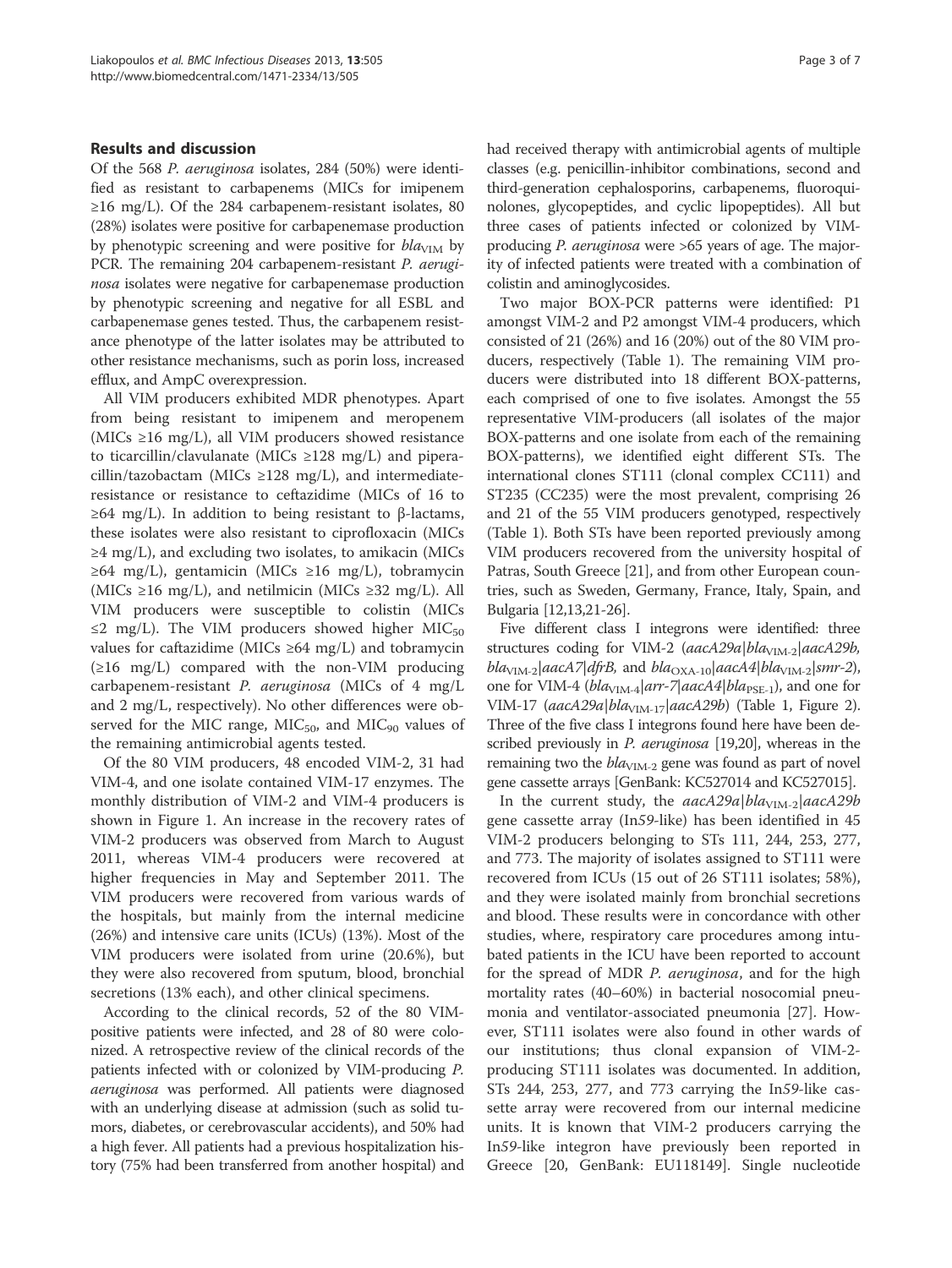variants in the 59-base element of aacA29b among VIMproducers have been described in Sweden, with one isolate originating from Greece [19, GenBank: AF263519]. The presence of the In59-like cassette in different strains/genetic backgrounds underscores the recruitment potential of this integron, and may indicate its association with a mobile structure.

The  $bla<sub>VIM-4</sub>|arr-7|aacA4|bla<sub>PSE-1</sub>$  gene cassette array has been described in Scandinavia, where it was identified in two MBL-producers that were imported from Greece and Cyprus, one of which was also ST235 [20, GenBank: FN397623]. In the current study, all VIM-4 producers  $(n = 31)$  belonged to a single ST (ST235), and were isolated mainly from urine specimens (15 isolates, 50%) from the internal medicine (12 isolates) and urology units (ten isolates). However, VIM-4 producers were also isolated from other wards of the participant hospitals, suggesting clonal expansion of a single strain. From March to August 2011, VIM-4 producers of ST235 were isolated mainly in the internal medicine unit

of UHL, whereas spread of these isolates in the urology unit was documented in September 2011.

The two novel VIM-2 encoding integrons  $(bla<sub>VIM-2</sub>]$ aacA7|dfrB and  $bla_{\text{OXA-10}}|aacA4|bla_{\text{VIM-2}}|smr-2)$  were found in isolates of STs 235 and 395 (Table 1). The bla- $_{\text{VIM-17}}$  (a variant of  $bla_{\text{VIM-2}}$ ) gene was found in a single isolate of a novel ST (ST1457), a single locus variant of ST235.  $bla<sub>VIM-17</sub>$  was carried by an In59-like structure that has also been reported in P. aeruginosa from Greece [20, GenBank: EU118148].

#### Conclusions

Multidrug-resistant VIM producers comprised 14.1% of the total *P. aeruginosa* recovered in Thessaly during 2011. Since the first report of VIM-producing P. aeruginosa in 2000 [28,29], this microorganism remains among the most prevalent MDR pathogens in Greece. VIM-1, VIM-2, VIM-4, and VIM-17-producing P. aeruginosa have been reported previously in Greece [21,28-30]. In the present study, the association between the genetic

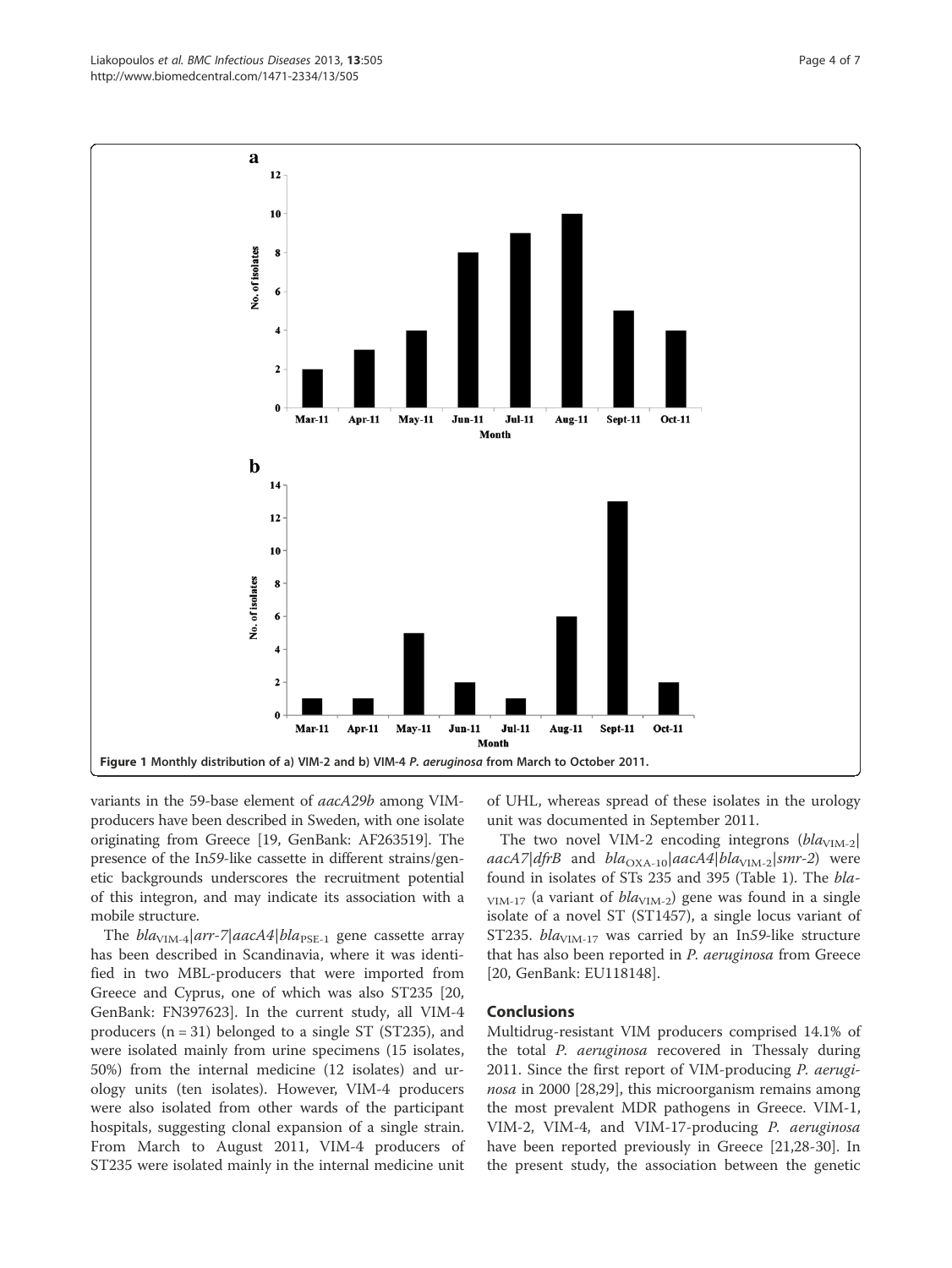| Gene cassettes <sup>a</sup>                    | GenBank; reference   | No. of isolates | ST/CC       | BOX pattern (no. of isolates) |
|------------------------------------------------|----------------------|-----------------|-------------|-------------------------------|
|                                                |                      |                 | 111/ CC111  | P1(21)                        |
|                                                |                      |                 | 111/ CC111  | P5(3)                         |
|                                                |                      |                 | 111/ CC111  | P9 (4)                        |
|                                                |                      |                 | 111/ CC111  | P11(2)                        |
| aacA29a bla <sub>VIM-2</sub>  aacA29b          | EU118149; [20]       | 45              | 111/ CC111  | P14(1)                        |
|                                                |                      |                 | 111/ CC111  | P16(5)                        |
|                                                |                      |                 | 244/ CC244  | P7(2)                         |
|                                                |                      |                 | 244/ CC244  | P15(1)                        |
|                                                |                      |                 | 253/ CC253  | P4(1)                         |
|                                                |                      |                 | 277/ CC277  | P6 (3)                        |
|                                                |                      |                 | 773         | P8 (2)                        |
| $blaVIM-4   arr-7  aacA4  blaPSE-1$            | FN397623; [19]       | 31              | 235/ CC235  | P <sub>2</sub> (16)           |
|                                                |                      |                 | 235/ CC235  | P17(3)                        |
|                                                |                      |                 | 235/ CC235  | P18(3)                        |
|                                                |                      |                 | 235/ CC235  | P19(3)                        |
|                                                |                      |                 | 235/ CC235  | P20(4)                        |
|                                                |                      |                 | 235/ CC235  | P10(2)                        |
| aacA29a\bla <sub>VIM-17</sub> \aacA29b         | EU118148; [20]       |                 | 1457/ CC235 | P3(1)                         |
| $bla_{\rm OXA-10} aacA4 bla_{\rm VIM-2} smr-2$ | KC527014; this study | $\overline{2}$  | 395/ CC395  | P12(2)                        |
| bla <sub>vIM-2</sub> aacA7 dfrB                | KC527015; this study |                 | 235/ CC235  | P13(1)                        |

## STs/CCs and BOX-patterns of the VIM-producing P. aeruginosa isolates

a<br>Aminoglycoside (6') acetyltransferase genes: *aacA29a, aacA29b, aacA4, aacA7;* β-lactamase genes: bla<sub>VIM-2</sub>, bla<sub>VIM-1</sub>, bla<sub>VIM-17</sub>, bla<sub>OXA-10</sub>, bla<sub>PSE-1;</sub> dihydrofolate reductase type B (trimethoprim resistance) gene: dfrB; ADP-ribosyl transferase (rifampicin resistance) gene: arr-7; small multidrug resistance protein gene: smr-2.

context and molecular types of VIM-producing P. aeruginosa was assessed. Most (46%) of the VIM producers belonged to the internationally-distributed clusters of ST111 and ST235, which carried previously-reported gene cassettes coding for the VIM-2 and VIM-4 enzymes, respectively. Novel VIM-2-carrying integron

structures were identified among sporadic isolates. The VIM-17 carrying integron was found in an isolate of a novel ST (ST1457). The findings of this study underscore the high prevalence of VIM producers among carbapenem-resistant P. aeruginosa in Thessaly, as well as their ongoing evolution.

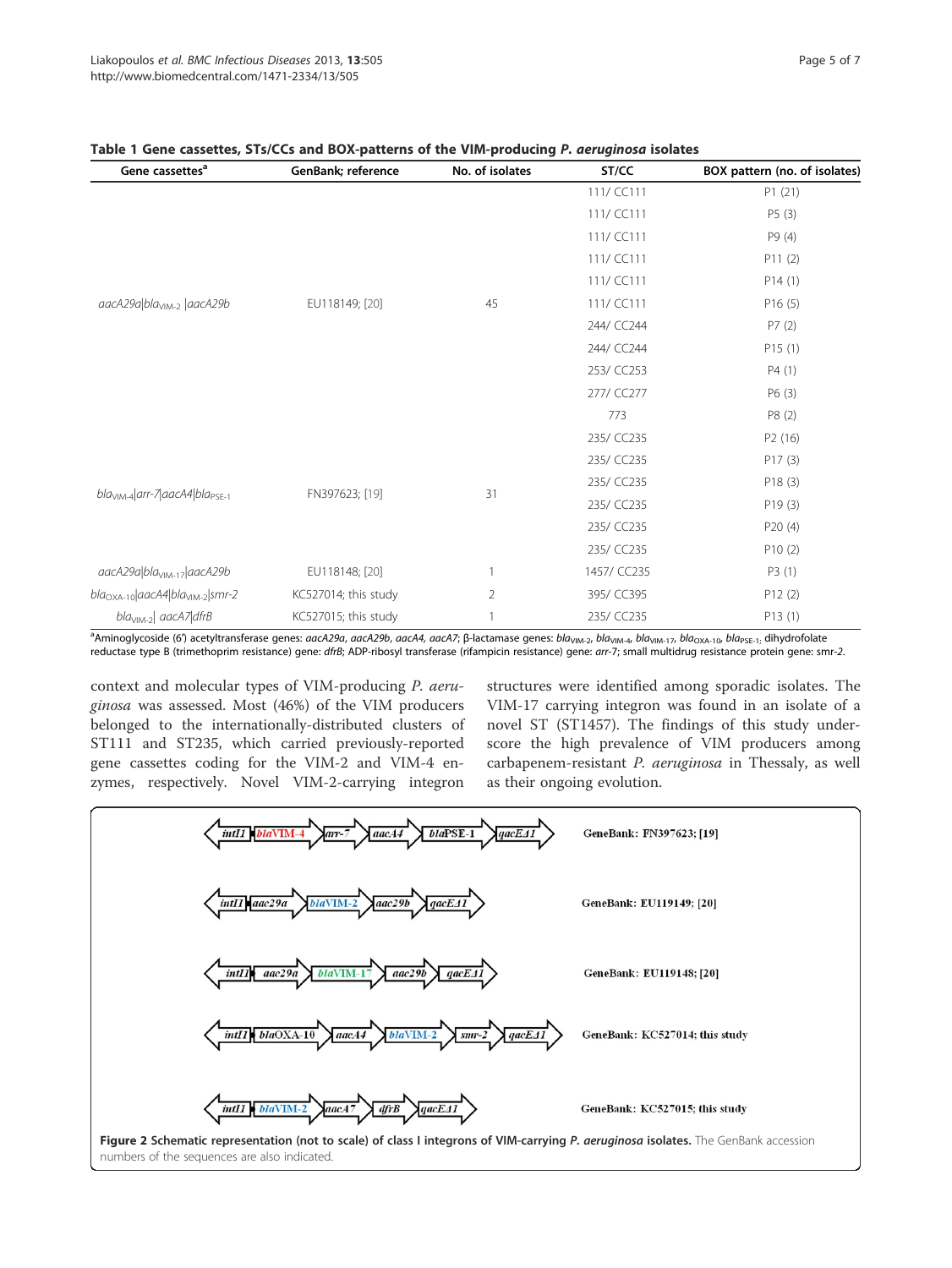#### **Abbreviations**

CC: Clonal complex; ESBL: Extended-spectrum β-lactamase; GES: Guiana extended-spectrum β-lactamase; IBC: Integron-associated class A β-lactamase; ICU: Intensive care unit; IMP: Imipenemase; KPC: Klebsiella pneumoniae carbapenemase; MBL: Metallo-β-lactamase; MDR: Multidrug-resistant; MIC: Minimum inhibitory concentration; MLST: Multilocus sequence typing; PCR: Polymerase chain reaction; ST: Sequence type; UHL: University Hospital of Larissa; VIM: Verona integron-encoded metallo-β-lactamase.

#### Competing interests

The authors have no conflicts of interests to declare.

#### Authors' contributions

EP, AM, and VM conceived and designed the study. AL and AM performed the genetic analysis and molecular typing of isolates. AL and AT collected and reviewed the clinical data. AM was conducted the study, managed the data, and wrote the first draft of the paper. EP and VM interpreted the data. Other co-authors participated in data analysis, data interpretation, and contributed to the final draft. All authors read and approved the final manuscript.

#### Acknowledgements

We thank Dr Elli Pinnock for importing isolates and novel profiles at the P. aeruginosa MLST website (http://pubmlst.org/paeruginosa/).

#### Author details

<sup>1</sup>Department of Microbiology, University Hospital of Larissa, Larissa, Greece. <sup>2</sup> Faculty of Biology, Microbiology Group, University of Athens, Athens, Greece. <sup>3</sup>Department of Urology, University Hospital of Larissa, Larissa, Greece. <sup>4</sup>Laboratory of Bacteriology, Hellenic Pasteur Institute, Athens, Greece. <sup>5</sup>Department of Microbiology, Medical School, University of Thessaly, Biopolis, Larissa, Greece.

#### Received: 18 June 2013 Accepted: 20 October 2013 Published: 29 October 2013

#### References

- 1. Tomás M, Doumith M, Warner M, Turton JF, Beceiro A, Bou G, Livermore DM, Woodford N: Efflux pumps, OprD porin, AmpC b -lactamase, and multiresistance in Pseudomonas aeruginosa isolates from cystic fibrosis patients. Antimicrob Agents Chemother 2010, 54:2219–2224.
- Weldhagen GF, Poirel L, Nordmann P: Ambler class A extended-spectrum β-lactamases in Pseudomonas aeruginosa: novel developments and clinical impact. Antimicrob Agents Chemother 2003, 47:2385–2392.
- 3. Queenan AM, Bush K: Carbapenamases: the versatile β-lactamases. Clin Microbiol Rev 2007, 20:440–458.
- 4. Sacha P, Wieczorek P, Hauschild T, Zórawski M, Olszańska D, Tryniszewska E: Metallo-beta-lactamases of pseudomonas aeruginosa–a novel mechanism resistance to beta-lactam antibiotics. Folia Histochem Cytobiol 2008, 46:137–142.
- 5. Tzouvelekis LS, Markogiannakis A, Psichogiou M, Tassios PT, Daikos GL: Carbapenemases in Klebsiella pneumoniae and other Enterobacteriaceae: an evolving crisis of global dimensions. Clin Microbiol Rev 2012, 25:682–707.
- Lolans K, Queenan AM, Bush K, Sahud A, Quinn JP: First nosocomial outbreak of Pseudomonas aeruginosa producing-integron borne metalloβ-lactamase (VIM-2) in the United States. Antimicrob Agents Chemother 2005, 49:3538–3540.
- 7. Rossolini GM, Luzzaro F, Migliavacca R, Mugnaioli C, Pini B, Luca F, Perilli M, Pollini S, Spalla M, Amicosante G, Toniolo A, Pagani L: First countrywide survey of acquired metallo-β-lactamases in gram-negative pathogens in Italy. Antimicrob Agents Chemother 2008, 52:4023–4029.
- Patzer JA, Walsh TR, Weeks J, Dzierżanowska D, Toleman MA: Emergence and persistence of integron structures harbouring VIM genes in the children's memorial health institute, Warsaw, Poland, 1998–2006. J Antimicrob Chemother 2009, 63:269–273.
- 9. Lee K, Lim JB, Yum JH, Yong D, Chong Y, Kim JM, Livermore DM: bla VIM-2 cassette-containing novel integrons in metallo-β-lactamase-producing Pseudomonas aeruginosa and Pseudomonas putida isolates disseminated in a Korean hospital. Antimicrob Agents Chemother 2002, 46:1053–1058.
- 10. Zhao WH, Chen G, Ito R, Hu ZQ: Revelance of resistance levels to carbapenems and integron-borne bla  $_{IMP-1}$ , bla  $_{IMP-7}$ , bla  $_{IMP-10}$  and bla VIM-2 in clinical isolates of Pseudomonas aeruginosa. J Med Microbiol 2009, 58:1080–1085.
- 11. Viedma E, Juan C, Villa J, Barrado L, Orellana MA, Sanz F, Otero JR, Oliver A, Chaves F: VIM-2–producing multidrug-resistant Pseudomonas aeruginosa clone ST175, Spain. Emerg Infect Dis 2012, 18:1235–1241.
- 12. Woodford N, Turton JF, Livermore DM: Multiresistant gram-negative bacteria: the role of high-risk clones in the dissemination of antibiotic resistance. FEMS Microbiol Rev 2011, 35:736–755.
- 13. Giske CG, Libish B, Colinon C, Scoulica E, Pagani L, Füzi M, Kronvall G, Rossolini GM: Establishing clonal relationships between VIM-1-like metallo-β-lactamase-producing Pseudomonas aeruginosa strains from four European countries by multilocus sequence typing. J Clin Microbiol 2006, 44:4309–4315.
- 14. Curran B, Jonas D, Grundmann H, Pitt T, Dowson CG: Development of multilocus sequence typing scheme for the opportunistic pathogen Pseudomonas aeruginosa. Clin Microbiol 2004, 42:5644–5649.
- 15. Clinical and Laboratory Standards Institute: Performance standards for antimicrobial susceptibility testing: twenty-first informational supplement, M100- S21. Wayne, PA, USA: Clinical and Laboratory Standards Institute (CLSI); 2011.
- 16. Ellington MJ, Kistler J, Livermore DM, Woodford N: Multiplex PCR for rapid detection of genes encoding acquired metallo-β-lactamases. J Antimicrob Chemother 2007, 59:321–322.
- 17. Marques ASA, Marchaison A, Gardan L, Samson R: BOX-PCR-based identification of bacterial species belonging to Pseudomonas syringae-P. viridiflava group. Genet Mol Biol 2008, 31:106–115.
- 18. Feil EJ, Li BC, Aanensen DM, Hanage WP, Spratt BG: eBURST: inferring patterns of evolutionary descent among clusters of related bacterial genotypes from multilocus sequence typing data. J Bacteriol 2004, 186:1518-1530.
- 19. Samuelsen Ø, Toleman MA, Sundsfjord A, Rydberg J, Leegaard TM, Walder M, Lia A, Ranheim TE, Rajendra Y, Hermansen NO, Walsh TR, Giske CG: Molecular epidemiology of metallo-β-lactamase-producing Pseudomonas aeruginosa isolates from Norway and Sweden shows import of international clones and local clonal expansion. Antimicrob Agents Chemother 2010, 54:346–352.
- 20. Siarkou VI, Vitti D, Protonotariou E, Ikonomidis A, Sofianou D: Molecular epidemiology of outbreak-related Pseudomonas aeruginosa strains carrying the novel variant bla <sub>VIM-17</sub> metallo-β-lactamase gene. Antimicrob Agents Chemother 2009, 53:1325-1330.
- 21. Koutsogiannou M, Drougka E, Liakopoulos A, Jelastopulu E, Petinaki E, Anastassiou ED, Spiliopoulou I, Christofidou M: Spread of multidrug resistant Pseudomonas aeruginosa clones in a university hospital. J Clin Microbiol 2013, 51:665–668.
- 22. Hentschke M, Goritzkaa V, Camposa CB, Merkelb P, Ilchmannc C, Lellekd H, Scherpea S, Aepfelbachera M, Rohdea H: Emergence of carbapenemases in gram-negative bacteria in Hamburg, Germany. Diagn Microbiol Infect Dis 2011, 71:312–315.
- 23. Larche J, Pouillot F, Essoh C, Libisch B, Straut M, Lee JC, Soler C, Lamarca R, Gleize E, Gabard J, Vergnaud G, Pourcel C: Rapid identification of international multidrug-resistant Pseudomonas aeruginosa clones by multiple-locus variable number of tandem repeats analysis and investigation of their susceptibility to lytic bacteriophages. Antimicrob Agents Chemother 2012, 56:6175–6180.
- 24. Cabot G, Ocampo-Sosa AA, Dominguez MA, Gago JF, Juan C, Tubau F, Rodriguez C, Moya B, Pena C, Martinez-Martinez L, Oliver A: Genetic markers of widespread extensively drug-resistant Pseudomonas aeruginosa high-risk clones. Antimicrob Agents Chemother 2012, 56:6349–6357.
- 25. Vatcheva-Dobrevska R, Mulet X, Ivanov I, Zamorano L, Dobreva E, Velinov T, Kantardjiev T, Oliver A: Molecular epidemiology and multidrug resistance mechanisms of Pseudomonas aeruginosa isolates from Bulgarian hospitals. Microb Drug Resist 2013, 19(5):335–361. Epub ahead of print.
- 26. Pollini S, Antonelli A, Venturelli C, Maradei S, Veggetti A, Bracco S, Rumpianesi F, Luzzaro F, Rossolini GM: Acquisition of plasmid-borne blaIMP-19 gene by a VIM-1-positive Pseudomonas aeruginosa of the sequence type 235 epidemic lineage. J Antimicrob Chemother 2013, 68:722–724.
- 27. Park YS, Lee H, Chin BS, Han SH, Hong SG, Hong SK, Kim HY, Uhg Y, Shin HB, Choo EJ, Han S-H, Song W, Jeong SH, Lee K, Kim JM: Acquisition of extensive drug-resistant Pseudomonas aeruginosa among hospitalized patients: risk factors and resistance mechanisms to carbapenems. J Hosp Infect 2011, 79:54–58.
- 28. Tsakris A, Pournaras S, Woodford N, Palepou MF, Babini GS, Douboyas J, Livermore DM: Outbreak of infections caused by Pseudomonas aeruginosa producing VIM-1 carbapenemase in Greece. J Clin Microbiol 2000, 38:1290–1292.